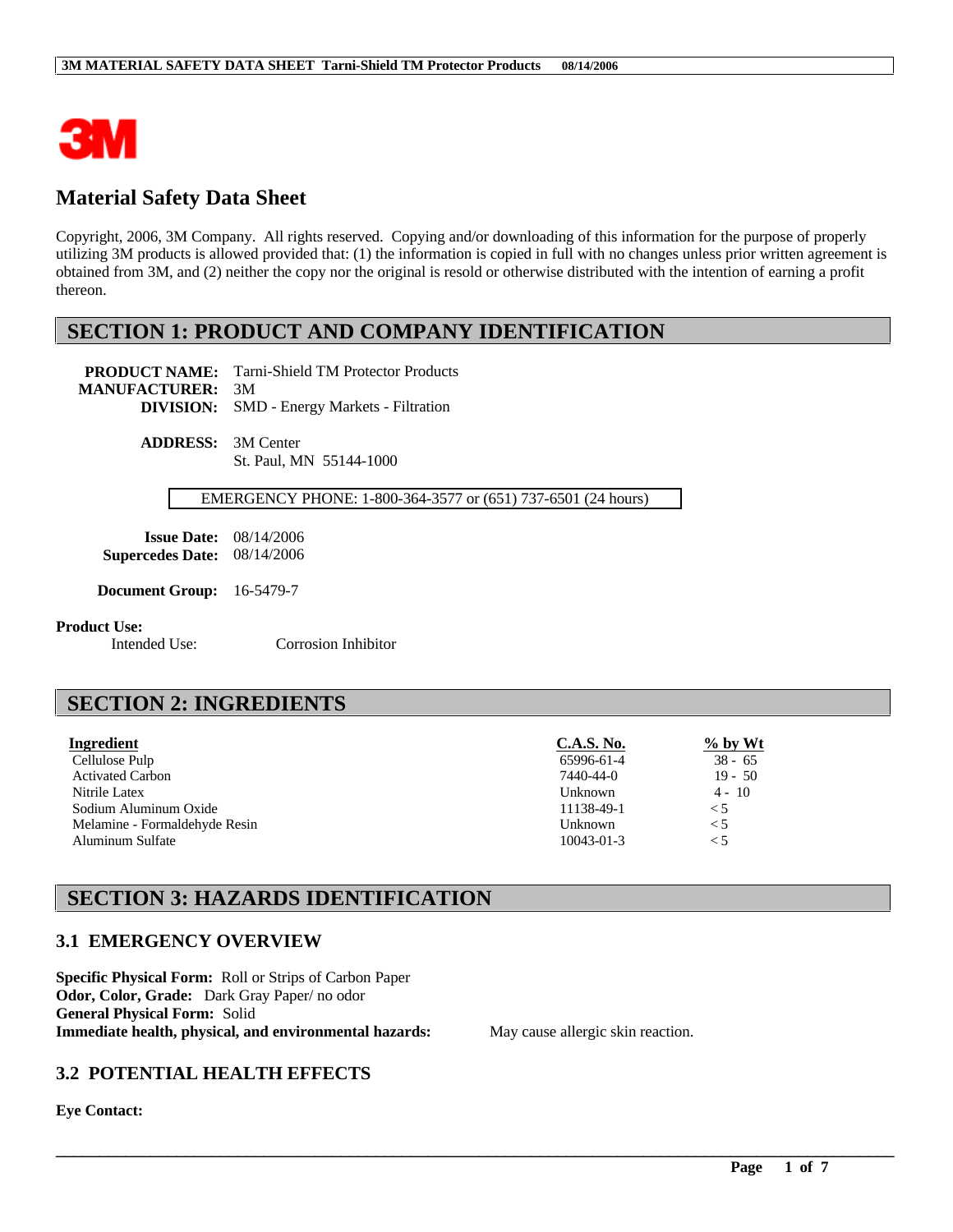No health effects are expected.

#### **Skin Contact:**

Allergic Skin Reaction (non-photo induced): Signs/symptoms may include redness, swelling, blistering, and itching.

#### **Inhalation:**

No health effects are expected.

#### **Ingestion:**

Physical Blockage: Signs/symptoms may include cramping, abdominal pain, and constipation.

### **SECTION 4: FIRST AID MEASURES**

### **4.1 FIRST AID PROCEDURES**

The following first aid recommendations are based on an assumption that appropriate personal and industrial hygiene practices are followed.

**Eye Contact:** Flush eyes with large amounts of water. If signs/symptoms persist, get medical attention.

**Skin Contact:** Remove contaminated clothing and shoes. Immediately flush skin with large amounts of water. Get medical attention. Wash contaminated clothing and clean shoes before reuse.

**Inhalation:** No need for first aid is anticipated.

**If Swallowed:** Do not induce vomiting unless instructed to do so by medical personnel. Give victim two glasses of water. Never give anything by mouth to an unconscious person. Get medical attention.

# **SECTION 5: FIRE FIGHTING MEASURES**

### **5.1 FLAMMABLE PROPERTIES**

**Autoignition temperature** *No Data Available* **Flash Point** *Not Applicable* **Flammable Limits - LEL** *Not Applicable* **Flammable Limits - UEL** *Not Applicable*

### **5.2 EXTINGUISHING MEDIA**

Ordinary combustible material. Use fire extinguishers with class A extinguishing agents (e.g., water, foam).

### **5.3 PROTECTION OF FIRE FIGHTERS**

**Special Fire Fighting Procedures:** Wear full protective equipment (Bunker Gear) and a self-contained breathing apparatus (SCBA).

\_\_\_\_\_\_\_\_\_\_\_\_\_\_\_\_\_\_\_\_\_\_\_\_\_\_\_\_\_\_\_\_\_\_\_\_\_\_\_\_\_\_\_\_\_\_\_\_\_\_\_\_\_\_\_\_\_\_\_\_\_\_\_\_\_\_\_\_\_\_\_\_\_\_\_\_\_\_\_\_\_\_\_\_\_\_\_\_\_\_\_\_\_\_\_\_\_

**Unusual Fire and Explosion Hazards:** Not applicable.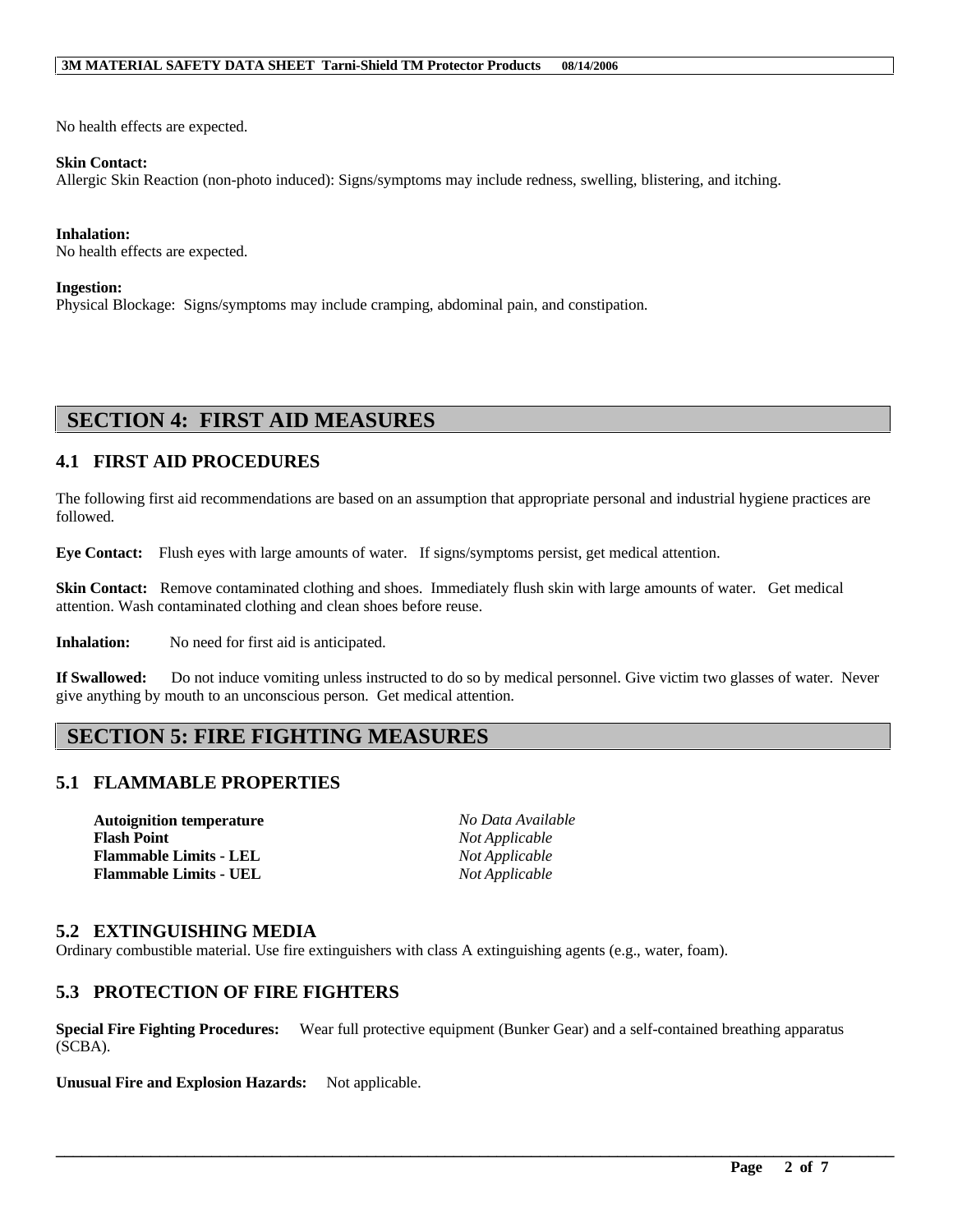**Note: See STABILITY AND REACTIVITY (SECTION 10) for hazardous combustion and thermal decomposition information.**

# **SECTION 6: ACCIDENTAL RELEASE MEASURES**

**Accidental Release Measures:** Not applicable.

**In the event of a release of this material, the user should determine if the release qualifies as reportable according to local, state, and federal regulations.**

# **SECTION 7: HANDLING AND STORAGE**

### **7.1 HANDLING**

Keep out of the reach of children. Avoid prolonged or repeated skin contact. Avoid eye contact with dust or airborne particles.

### **7.2 STORAGE**

Store under normal warehouse conditions.

# **SECTION 8: EXPOSURE CONTROLS/PERSONAL PROTECTION**

### **8.1 ENGINEERING CONTROLS**

Not applicable.

### **8.2 PERSONAL PROTECTIVE EQUIPMENT (PPE)**

### **8.2.1 Eye/Face Protection**

As a good industrial hygiene practice: Avoid eye contact.

The following eye protection(s) are recommended: Safety Glasses with side shields.

#### **8.2.2 Skin Protection**

Avoid skin contact.

Select and use gloves and/or protective clothing to prevent skin contact based on the results of an exposure assessment. Consult with your glove and/or protective clothing manufacturer for selection of appropriate compatible materials. Gloves made from the following material(s) are recommended: Neoprene, Nitrile Rubber.

#### **8.2.3 Respiratory Protection**

Under normal use conditions, airborne exposures are not expected to be significant enough to require respiratory protection.

#### **8.2.4 Prevention of Swallowing**

Do not ingest.

### **8.3 EXPOSURE GUIDELINES**

| <b>Ingredient</b>       | Authority    | Type       | Limit            | <b>Additional Information</b> |
|-------------------------|--------------|------------|------------------|-------------------------------|
| ALUMINUM. SOLUBLE SALTS | <b>ACGIH</b> | TWA, as Al | $2 \text{ mg/m}$ |                               |
| ALUMINUM, SOLUBLE SALTS | OSHA         | TWA, as Al | $2 \text{ mg/m}$ | Table Z-1A                    |
| <b>Activated Carbon</b> | CMRG         | TWA        | $3$ fiber/cc     |                               |

\_\_\_\_\_\_\_\_\_\_\_\_\_\_\_\_\_\_\_\_\_\_\_\_\_\_\_\_\_\_\_\_\_\_\_\_\_\_\_\_\_\_\_\_\_\_\_\_\_\_\_\_\_\_\_\_\_\_\_\_\_\_\_\_\_\_\_\_\_\_\_\_\_\_\_\_\_\_\_\_\_\_\_\_\_\_\_\_\_\_\_\_\_\_\_\_\_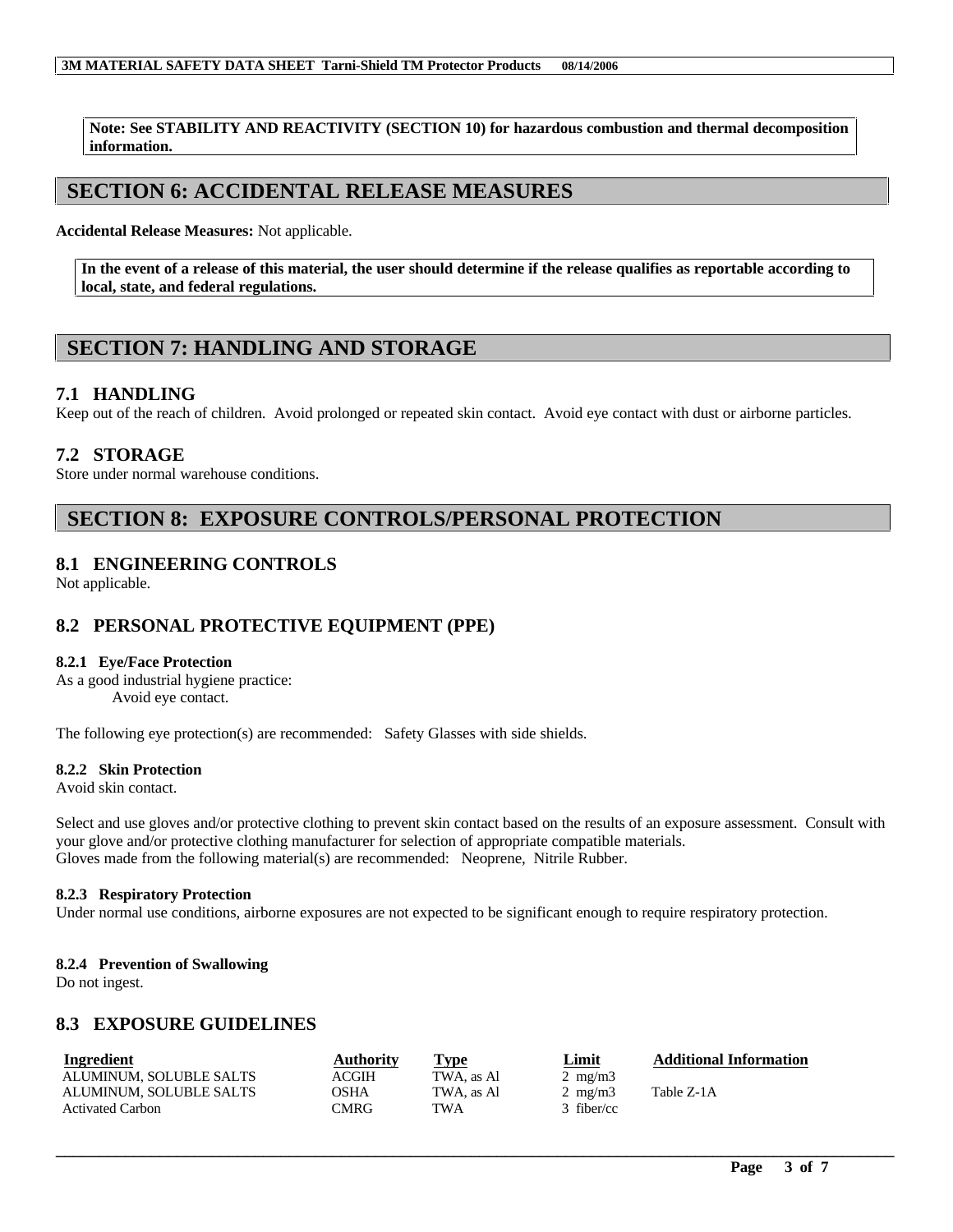SOURCE OF EXPOSURE LIMIT DATA: ACGIH: American Conference of Governmental Industrial Hygienists CMRG: Chemical Manufacturer Recommended Guideline OSHA: Occupational Safety and Health Administration AIHA: American Industrial Hygiene Association Workplace Environmental Exposure Level (WEEL)

### **SECTION 9: PHYSICAL AND CHEMICAL PROPERTIES**

**Specific Physical Form:** Roll or Strips of Carbon Paper **Odor, Color, Grade:** Dark Gray Paper/ no odor **General Physical Form:** Solid **Autoignition temperature** *No Data Available* **Flash Point** *Not Applicable* **Flammable Limits - LEL** *Not Applicable* **Flammable Limits - UEL** *Not Applicable* **Boiling point** *Not Applicable*

**Vapor Pressure** *Not Applicable*

**pH** *Not Applicable* **Melting point** *Not Applicable* **Solubility In Water** *Not Applicable*

**Evaporation rate** *Not Applicable* **Volatile Organic Compounds** *Not Applicable* **Percent volatile** Nil **VOC Less H2O & Exempt Solvents** *Not Applicable* **Viscosity** *Not Applicable*

**Vapor Density** *Not Applicable* **Specific Gravity** *No Data Available*

### **SECTION 10: STABILITY AND REACTIVITY**

**Stability:** Stable.

**Materials and Conditions to Avoid:** None known

**Hazardous Polymerization:** Hazardous polymerization will not occur.

### **Hazardous Decomposition or By-Products**

**Substance Condition**

Carbon monoxide During Combustion Carbon dioxide During Combustion

\_\_\_\_\_\_\_\_\_\_\_\_\_\_\_\_\_\_\_\_\_\_\_\_\_\_\_\_\_\_\_\_\_\_\_\_\_\_\_\_\_\_\_\_\_\_\_\_\_\_\_\_\_\_\_\_\_\_\_\_\_\_\_\_\_\_\_\_\_\_\_\_\_\_\_\_\_\_\_\_\_\_\_\_\_\_\_\_\_\_\_\_\_\_\_\_\_

# **SECTION 11: TOXICOLOGICAL INFORMATION**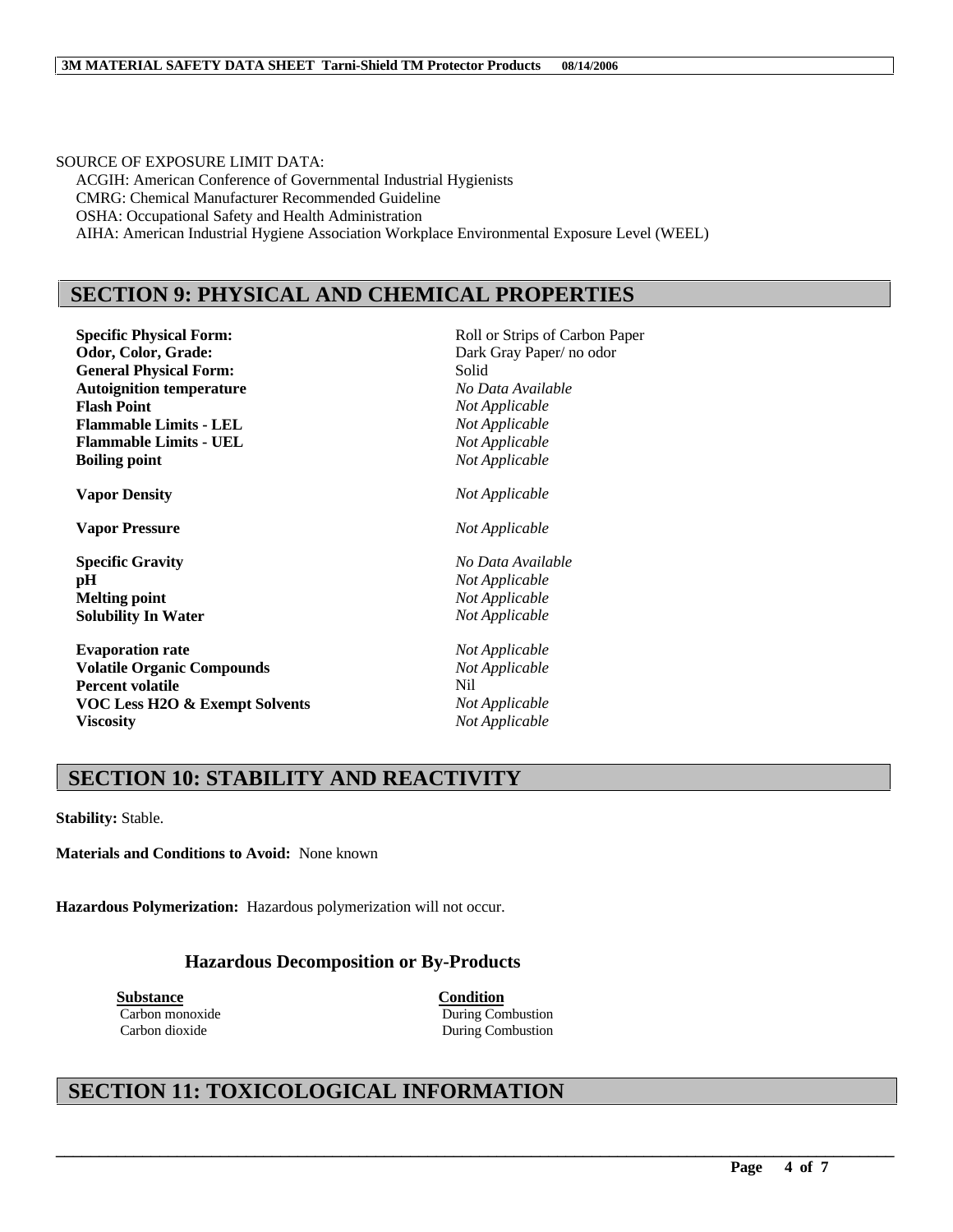#### **3M MATERIAL SAFETY DATA SHEET Tarni-Shield TM Protector Products 08/14/2006**

Please contact the address listed on the first page of the MSDS for Toxicological Information on this material and/or its components.

# **SECTION 12: ECOLOGICAL INFORMATION**

### **ECOTOXICOLOGICAL INFORMATION**

Not applicable.

### **CHEMICAL FATE INFORMATION**

Not applicable.

# **SECTION 13: DISPOSAL CONSIDERATIONS**

**Waste Disposal Method:** Dispose of waste product in a sanitary landfill. Incinerate in an industrial or commercial facility in the presence of a combustible material.

### **EPA Hazardous Waste Number (RCRA):** Not regulated

**Since regulations vary, consult applicable regulations or authorities before disposal.**

# **SECTION 14:TRANSPORT INFORMATION**

### **ID Number(s):**

70-0708-1598-3, 70-0708-1599-1, 70-0708-1600-7, 70-0708-1614-8, 70-0708-1615-5

**Please contact the emergency numbers listed on the first page of the MSDS for Transportation Information for this material.**

# **SECTION 15: REGULATORY INFORMATION**

### **US FEDERAL REGULATIONS**

Contact 3M for more information.

### **311/312 Hazard Categories:**

Fire Hazard - No Pressure Hazard - No Reactivity Hazard - No Immediate Hazard - Yes Delayed Hazard - Yes

\_\_\_\_\_\_\_\_\_\_\_\_\_\_\_\_\_\_\_\_\_\_\_\_\_\_\_\_\_\_\_\_\_\_\_\_\_\_\_\_\_\_\_\_\_\_\_\_\_\_\_\_\_\_\_\_\_\_\_\_\_\_\_\_\_\_\_\_\_\_\_\_\_\_\_\_\_\_\_\_\_\_\_\_\_\_\_\_\_\_\_\_\_\_\_\_\_

### **STATE REGULATIONS**

Contact 3M for more information.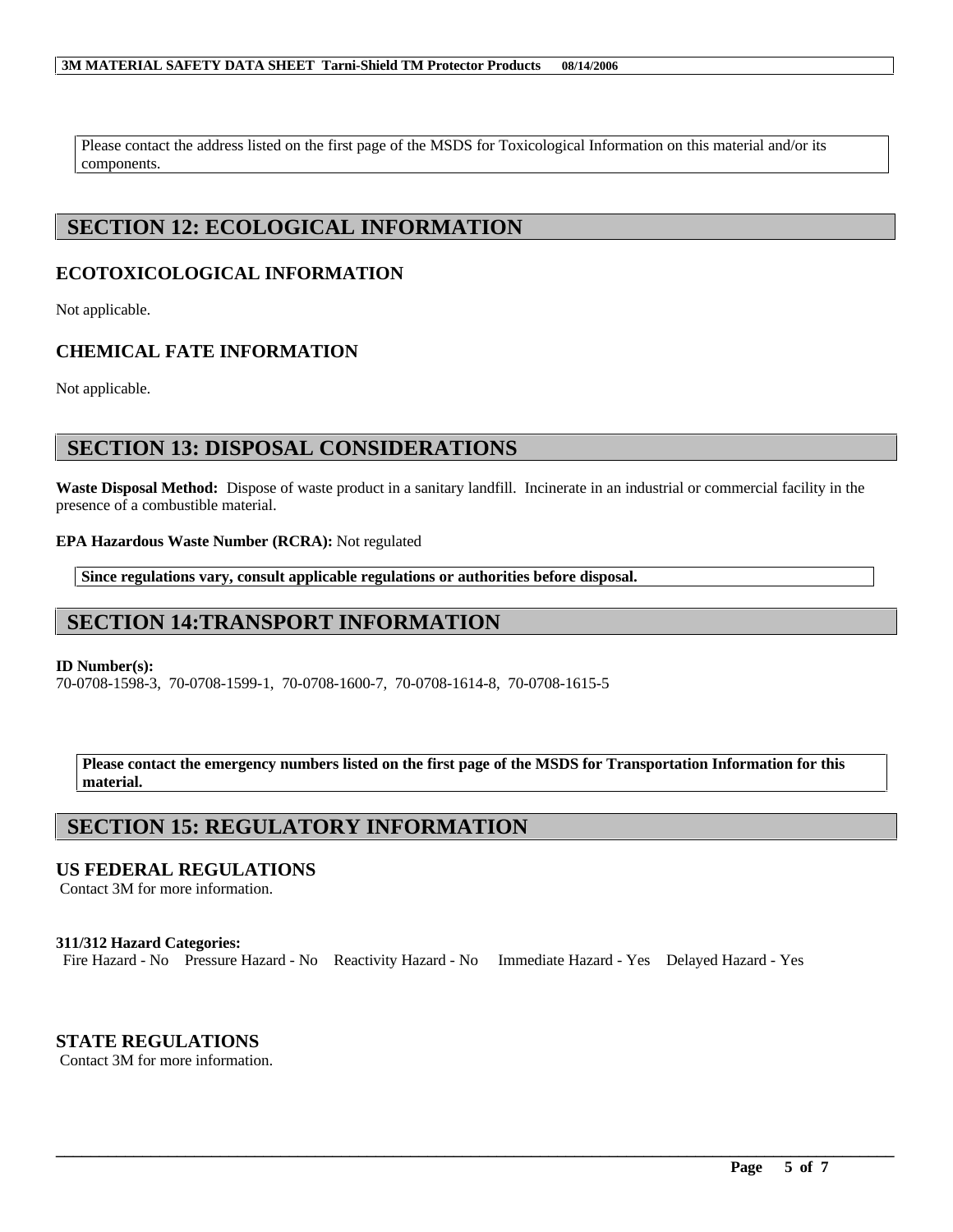### **CHEMICAL INVENTORIES**

Contact 3M for more information.

**Additional Information:** dust may occur during conversion of roll material.

### **INTERNATIONAL REGULATIONS**

Contact 3M for more information.

#### **This MSDS has been prepared to meet the U.S. OSHA Hazard Communication Standard, 29 CFR 1910.1200.**

### **SECTION 16: OTHER INFORMATION**

#### **NFPA Hazard Classification**

**Health:** 2 **Flammability:** 0 **Reactivity:** 0 **Special Hazards:** None

National Fire Protection Association (NFPA) hazard ratings are designed for use by emergency response personnel to address the hazards that are presented by short-term, acute exposure to a material under conditions of fire, spill, or similar emergencies. Hazard ratings are primarily based on the inherent physical and toxic properties of the material but also include the toxic properties of combustion or decomposition products that are known to be generated in significant quantities.

# **HMIS Hazard Classification**<br>**Health: 2 Flammability: 0**

**Reactivity: 0 Protection: X** - See PPE section.

Hazardous Material Identification System (HMIS(r)) hazard ratings are designed to inform employees of chemical hazards in the workplace. These ratings are based on the inherent properties of the material under expected conditions of normal use and are not intended for use in emergency situations. HMIS(r) ratings are to be used with a fully implemented HMIS(r) program. HMIS(r) is a registered mark of the National Paint and Coatings Association (NPCA).

Revision Changes: Section 1: Product use information was modified. Sections 3 and 9: Specific physical form information was modified.

DISCLAIMER: The information in this Material Safety Data Sheet (MSDS) is believed to be correct as of the date issued. 3M MAKES NO WARRANTIES, EXPRESSED OR IMPLIED, INCLUDING, BUT NOT LIMITED TO, ANY IMPLIED WARRANTY OF MERCHANTABILITY OR FITNESS FOR A PARTICULAR PURPOSE OR COURSE OF PERFORMANCE OR USAGE OF TRADE. User is responsible for determining whether the 3M product is fit for a particular purpose and suitable for user's method of use or application. Given the variety of factors that can affect the use and application of a 3M product, some of which are uniquely within the user's knowledge and control, it is essential that the user evaluate the 3M product to determine whether it is fit for a particular purpose and suitable for user's method of use or application.

3M provides information in electronic form as a service to its customers. Due to the remote possibility that electronic transfer may have resulted in errors, omissions or alterations in this information, 3M makes no representations as to its completeness or accuracy. In addition, information obtained from a database may not be as current as the information in the MSDS available directly from 3M.

\_\_\_\_\_\_\_\_\_\_\_\_\_\_\_\_\_\_\_\_\_\_\_\_\_\_\_\_\_\_\_\_\_\_\_\_\_\_\_\_\_\_\_\_\_\_\_\_\_\_\_\_\_\_\_\_\_\_\_\_\_\_\_\_\_\_\_\_\_\_\_\_\_\_\_\_\_\_\_\_\_\_\_\_\_\_\_\_\_\_\_\_\_\_\_\_\_